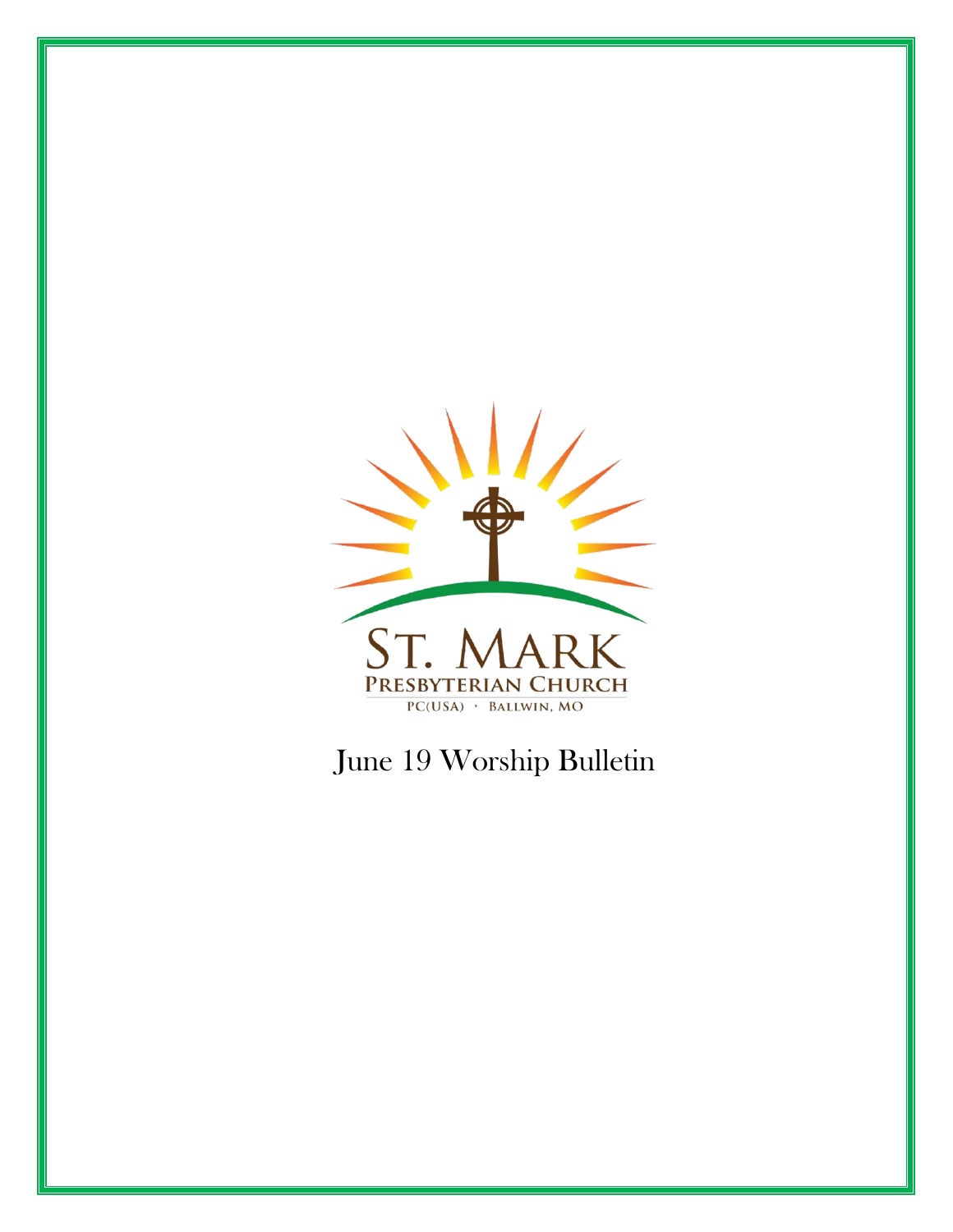#### ORDER OF WORSHIP

#### CENTERING PRAYER

Morning Dear God, today I will be tempted to wander away from you. By your Spirit, guide me in the ways you want me to go. I may become discouraged by my own limitations or by interactions I have with others. Direct my thoughts and words and actions so that they reflect your love, not only for me, but also for those around me. Remind me today and every day that, in Jesus Christ, I belong to you. That will be enough. Amen.

PRELUDE (Sunday Worship) *Prelude on An Early American Folk Hymn* Martin

WELCOME and ANNOUNCEMENTS

#### **CALL TO WORSHIP**

When forces in the world threaten us, **when our bodies or spirits turn against us,**  there is One who seeks us, One who meets us, **One who heals us, whose love washes over us and sets us free for joy.**  This One is the Lord. **Come, let us worship God.**

#### **† HYMN "God Is Calling through the Whisper" Hymnal #410**

#### **PRAYER OF CONFESSION**

**Holy God, give us faith to confess our sins and seek your mercy. There are empty places in our lives where we have wandered far from you. We have listened to voices who distracted us from you. We have given in to powers that compete for our attention and away from our loyalty to you. We have not taken the hand you offer to lead us out of these empty places, and into your holy ways. Savior, forgive us. Give us water to drink so that we will thirst no more, and let your love spring up in us and lead us to eternal life. Speak tenderly to us of your presence. Feed us with your word. Deliver us from evil. Let us enter into your kingdom; then send us out to serve you by the power of the Holy Spirit, in the name of your Son, Jesus Christ. (silent confession)**

#### ASSURANCE OF GRACE

#### **† SHARING THE PEACE OF CHRIST**

The peace of Christ be with you. **And also with you.**

#### **†GLORY TO GOD Hymnal #58**

TIME WITH CHILDREN (Sunday Worship) (Children  $5<sup>th</sup>$  grade and younger may leave to attend Sunday School)

SCRIPTURE International SCRIPTURE International SCRIPTURE International SCRIPTURE International SCRIPTURE International SCRIPTURE International SCRIPTURE International SCRIPTURE International SCRIPTURE International SCRIPT

SERMON **The Community Community Community Community Community Community Community Community Community Community**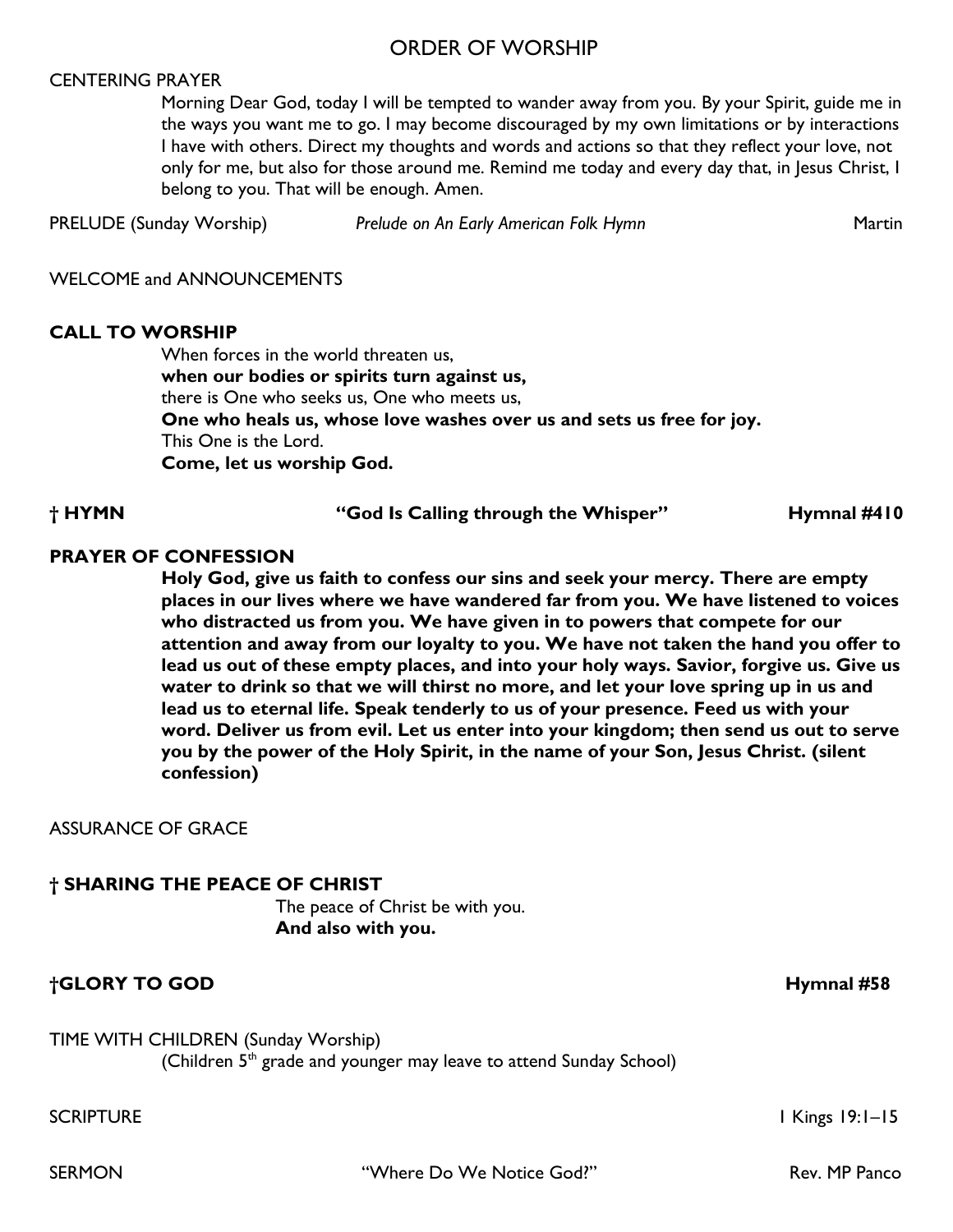#### **† AFFIRMATION OF FAITH Apostles' Creed**

**I believe in God, the Father almighty, Maker of heaven and earth, and in Jesus Christ his only Son, our Lord; who was conceived by the Holy Ghost, born of the Virgin Mary, suffered under Pontius Pilate, was crucified, dead, and buried; he descended into hell; the third day he rose again from the dead; he ascended into heaven, and sitteth on the right hand of God the Father Almighty; from thence he shall come to judge the quick and the dead. I believe in the Holy Ghost; the holy catholic church; the communion of saints; the forgiveness of sins; the resurrection of the body; and the life everlasting. Amen.** 

| <b>OFFERING</b> | The King of Love My Shepherd Is<br>Amy Shelton, soloist | Forrest     |
|-----------------|---------------------------------------------------------|-------------|
| † THE DOXOLOGY  |                                                         | Hymnal #606 |

#### **PRAYERS OF THE PEOPLE AND THE LORD'S PRAYER**

**Our Father, who art in heaven, hallowed be thy name, thy kingdom come, thy will be done, on earth as it is in heaven. Give us this day our daily bread; and forgive us our debts, as we forgive our debtors; and lead us not into temptation, but deliver us from evil. For thine is the kingdom, and the power, and the glory, forever. Amen.** 

| † HYMN                                      | "I Will Call Upon the Lord"      | Hymnal #621   |  |
|---------------------------------------------|----------------------------------|---------------|--|
| † CHARGE AND BLESSING                       |                                  |               |  |
| † BENEDICTION<br>(Sunday Worship)           | "May the God of Hope Go with Us" | Hymnal #765   |  |
| POSTLUDE (Sunday Worship)                   | Praise God                       | <b>Martin</b> |  |
| † You are invited to stand, as you are able |                                  |               |  |

# **UPCOMING EVENTS**

**June 26** Youth Group Pool Party, 4-6 pm

- **July 10-16** Adult Mission Trip
- **July 18-20** Vacation Bible School
- **Aug. 5-6** ABC Sale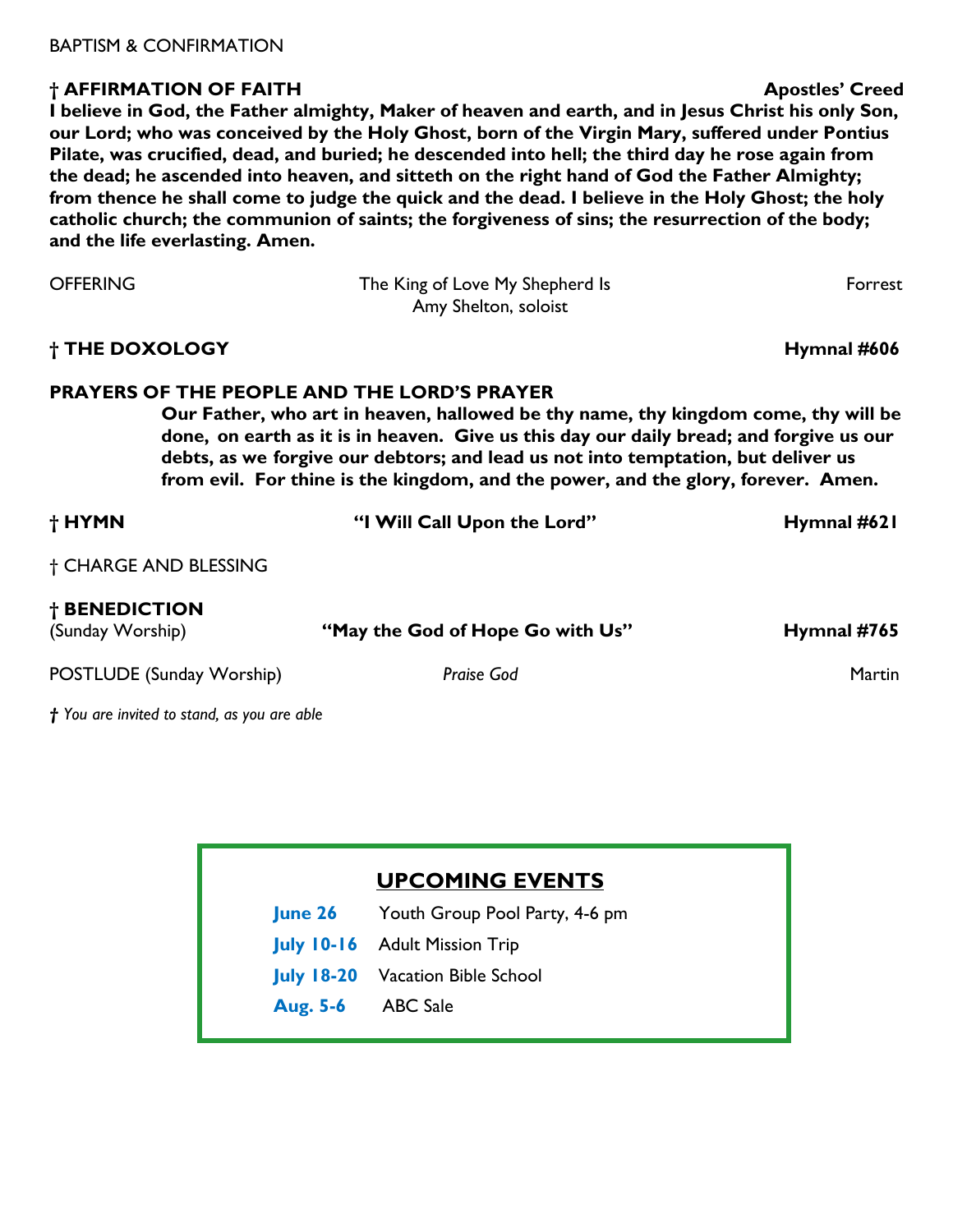## **WELCOME TO ST. MARK PRESBYTERIAN CHURCH!**

We are pleased to have you join us this morning. Your presence enriches both us and this experience of worship together. It is our prayer this will be a time of challenge and encouragement. Wherever you may be on your faith journey, there is a place for you to participate in our life together here at St. Mark.

**To Our Guests.** We hope you enjoy your visit today. Whether this is your first visit, or you have been coming to St. Mark and are considering joining the church and you would like to know more about St. Mark, we would be happy to talk with you. For more information, please contact the church office, 636-394-2233.

**Please wear your NAMETAG at church.** Don't have one? Stop by the church office where you will find a form to fill out in the "Name Badge" mailbox.

**Listening devices** are also available and may be picked up from the sound technician in the booth at the back of the sanctuary.

**April/May/June** *These Days* devotional booklets are in the lobby at the 'Mark' entrance.

**Please be aware** that, as St. Mark works to increase safety and security, all doors to the building are locked Sunday morning once worship has begun. Those who arrive late should approach the 'Mark' door and will be admitted by a member of the Security Team.

**Flowers for the Sanctuary** are donated by Bob & Debbie Lienemann "For all children whose lives have been taken too soon"



2023 Holy Land Trip<br>Please Contact Pastor Dave for More Information

# **WAYS TO GIVE**

If you would like to make a monetary donation to St. Mark, we have several convenient and easy ways to do this:

**In-person:** An offering plate is available in the Narthex after the worship service.

**Mail**: Please make check out to St. Mark Presbyterian Church and send to:

> St. Mark Presbyterian Church 601 Claymont Drive Ballwin, MO 63011

**Online**: To donate, use the **QR Code** here to be



directed to our giving page on discoverstmark.org, **OR** go to:

www.discoverstmark.org/ giving/make-an-on-linedonation-to-st-mark/

# **THE NOMINATING COMMITTEE IS SEEKING CANDIDATES!**

The Nominating Committee is seeking candidates for this year's class of elders, deacons, nominating committee and endowment committee members. There is a lot of talent in our church community and what better way is there to join in, make a difference and expand your circle of friends than participating in the work of the church! Nominations are being sought for four elders, six deacons, four nominating committee members, and one nominee for the endowment committee. Take a look around you and if you know someone who seems like a good candidate, nominate them! (You could even nominate yourself, after all, who knows you better!) The committee will do the rest of the work of contacting and discussing the interests of the nominees. All nominations are confidential. Nominating forms are available at the welcome desk in the narthex or church office. Nomination forms can be returned to the Congregational Nominating Committee box in the church office.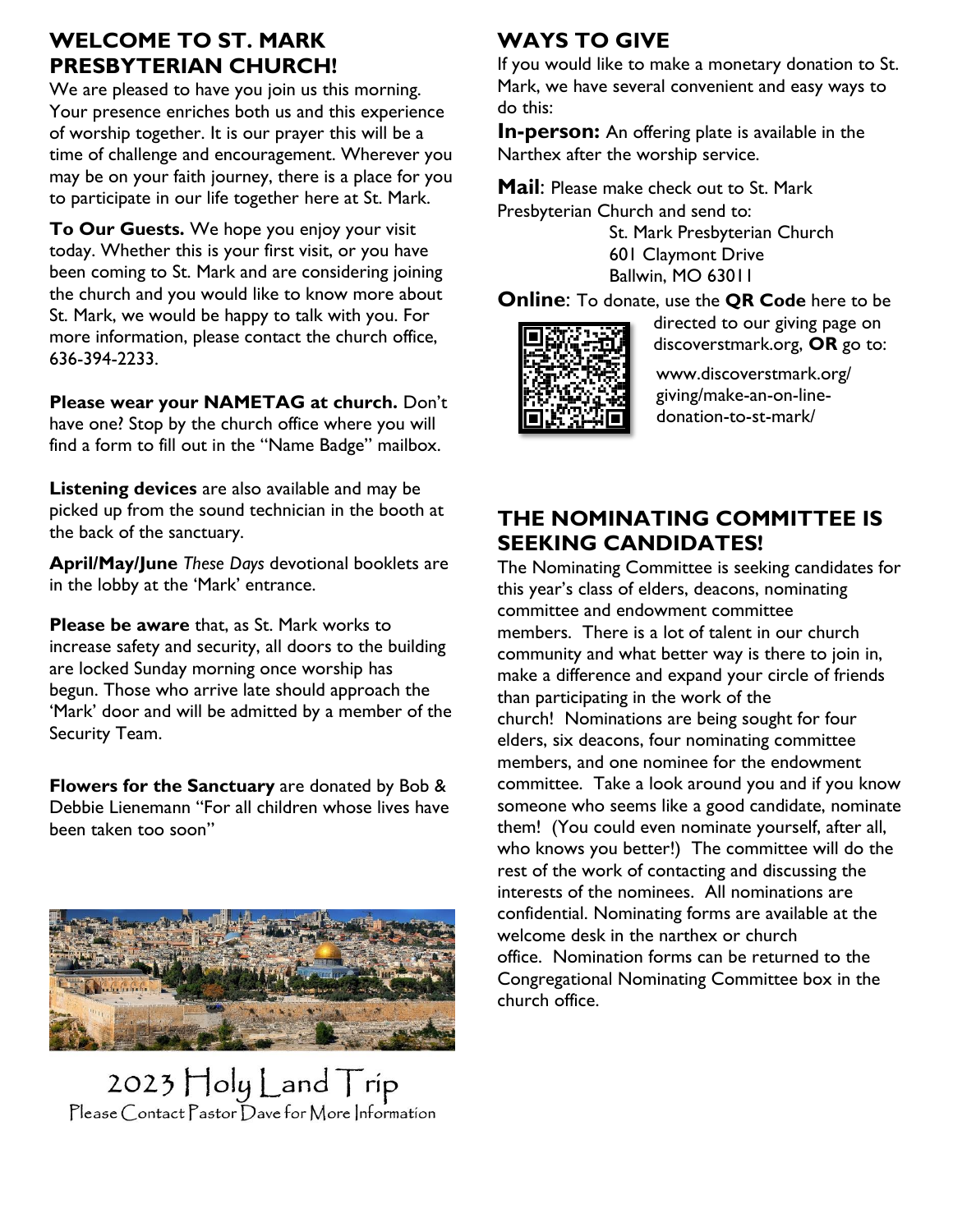# **WHAT'S HAPPENING WITH YOUTH**



# **YOUTH HANGOUT**

June 26, 4-6 pm Pool party at the Burgess House We will supply the hotdogs, burgers, and drinks. Please bring a snack or dessert to share.



June is the month for Teacher Appreciation! Please make sure to lift up our Sunday School and Children's Ministry workers. They are **F**-Faithful, **A**-Available, **C**-Contagious, **T**- Teachable. The following members are willing to change their schedule in order to bring someone to a better knowledge of Jesus: Lauren Arnet, Donna Bosenbecker, Katie Deets, Nikki Douglas, Pat Feagan, Erica Grogan, Anne Hegger, Ellen Hynes, Shelley and Brent Lester, Michelle & Michael Rochow, Joyce Spindel, Amanda Steiner, Sarah Steiner.

# **CHILDREN'S MINISTRY**

**WHAT'S HAPPENING WITH** 

# **VACATION BIBLE SCHOOL IS JULY 18-20!**

Register children from preschool –  $5^{\text{th}}$  grade to attend this year's

Vacation Bible School AND consider registering yourself to volunteer as well! Go to [www.discoverstmark.org.](http://www.discoverstmark.org/)

#### **VBS POTLUCK DINNER EVERYONE IS INVITED! June 29, 5:30 – 7:30 pm**

Bring a side dish and help prepare for VBS *"Making Waves."* There will be painting, crafts, and miscellaneous tasks to prepare for VBS, July 18, 19, & 20. If you cannot make the VBS Potluck Dinner, there is a sign-up sheet for decorating the church starting on July 10-17. Please sign up during specific times when you may be able to come that week and help! If you have questions, please contact Latisha Gilliland.

# **MISSION AT ST. MARK**

# **FOOD PANTRY MOST WANTED**

We are collecting the following items for Circle of Concern and Isaiah 58:

- *Peanut Butter*
- 
- *Jelly*
- Isaiah 58 Cares
- 
- *Canned Pasta with Meat*
- *Cereal*
- *Laundry Detergent*

Please place your donations on the table in the pastors' hallway. You may also write a check indicating the mission partner(s) on the memo line.

# **ADULT MISSION TRIP**

**July 9-16, Spirit Lake, ND**

There will be a meeting in Room 102 on June 26 at 11 am following Sunday worship. Please pray for the team as they finalize their trip plans

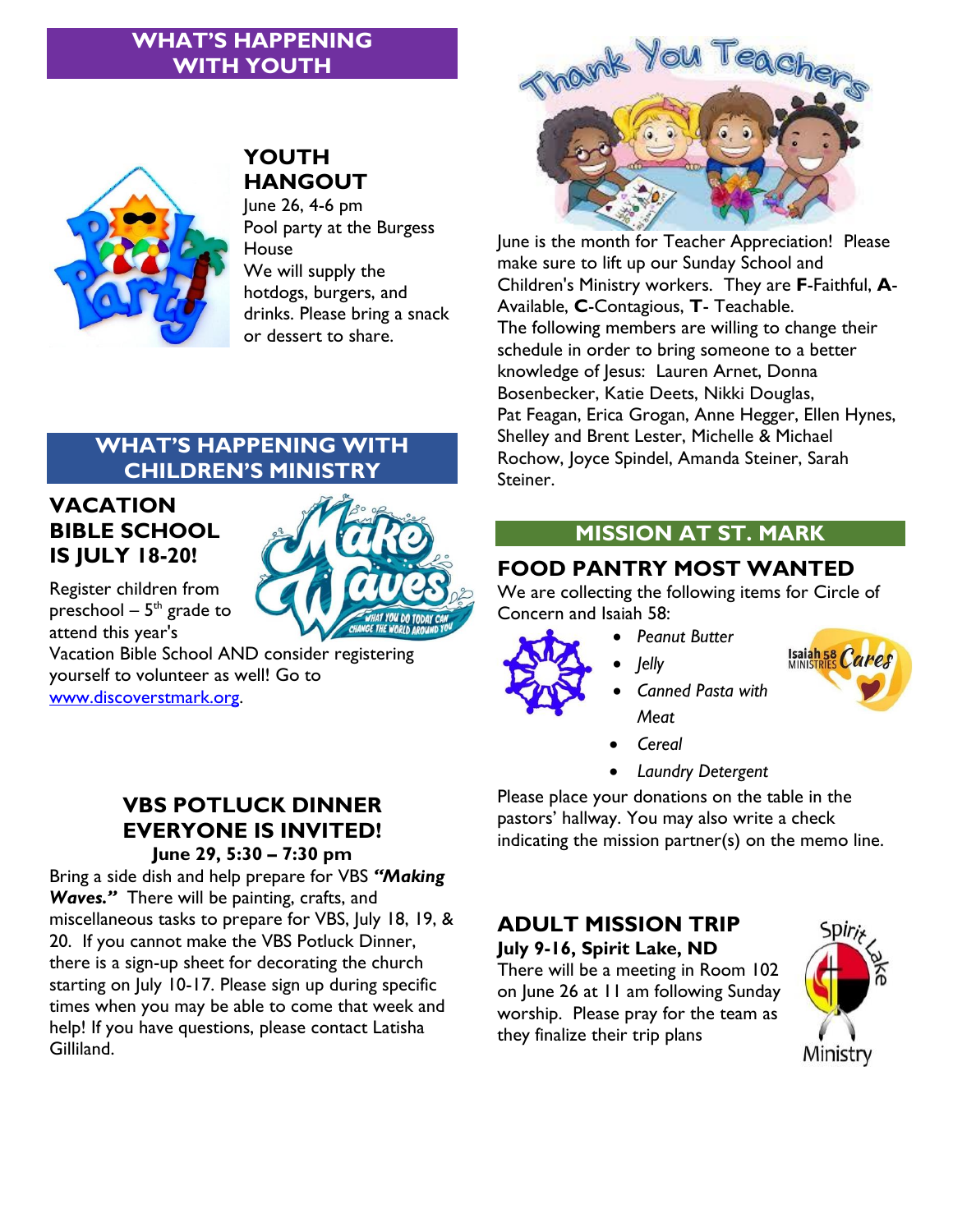## **EQUAL EXCHANGE / FAIR TRADE in the Narthex Sunday June 19**

Equal Exchange products will be available for purchase in the Narthex on Sunday June 19. *Credit and Debit cards accepted*. St. Mark



supports Equal Exchange's mission to build long-term trade partnerships that are economically just and environmentally sustainable, to foster mutually beneficial relationships between small farmers and consumers.





May 23 arrived at Aberdeen Golf Club, Eureka, Missouri with a sold out event of 144 golfers, 30 plus volunteers and ideal weather with temperatures in the 70s and lots of sunshine. The event raised approximately \$32,000 with all proceeds benefiting Circle of Concern, one of several local missions supported by Saint Mark Deacons.

Saint Mark has served as the event sponsor for the past 16 years and has worked in concert with Circle staff and volunteers to create good will within the community for both entities as well as raise needed funding. The following demonstrates the direct impact Saint Mark had on this years' tournament:

- Members funded \$12,000 in Sponsorships and Auction Items
- 18 members served as volunteers on the day of event
- 12 members participated as golfers
- 6 members served on the Golf **Committee**

Thank you, Saint Mark members for sharing your time, talent and resources to make this event a success.

#### **CLAYMONT PRESCHOOL AT ST. MARK**

Is your child ready to play, learn, and socialize with others?

Claymont Preschool at St. Mark is still enrolling

for the 2022-23 school year.

Contact Susan Talley at

[stalley@discoverstmark.org](mailto:stalley@discoverstmark.org)

or call 636-386-5437 to find out

more about our program.

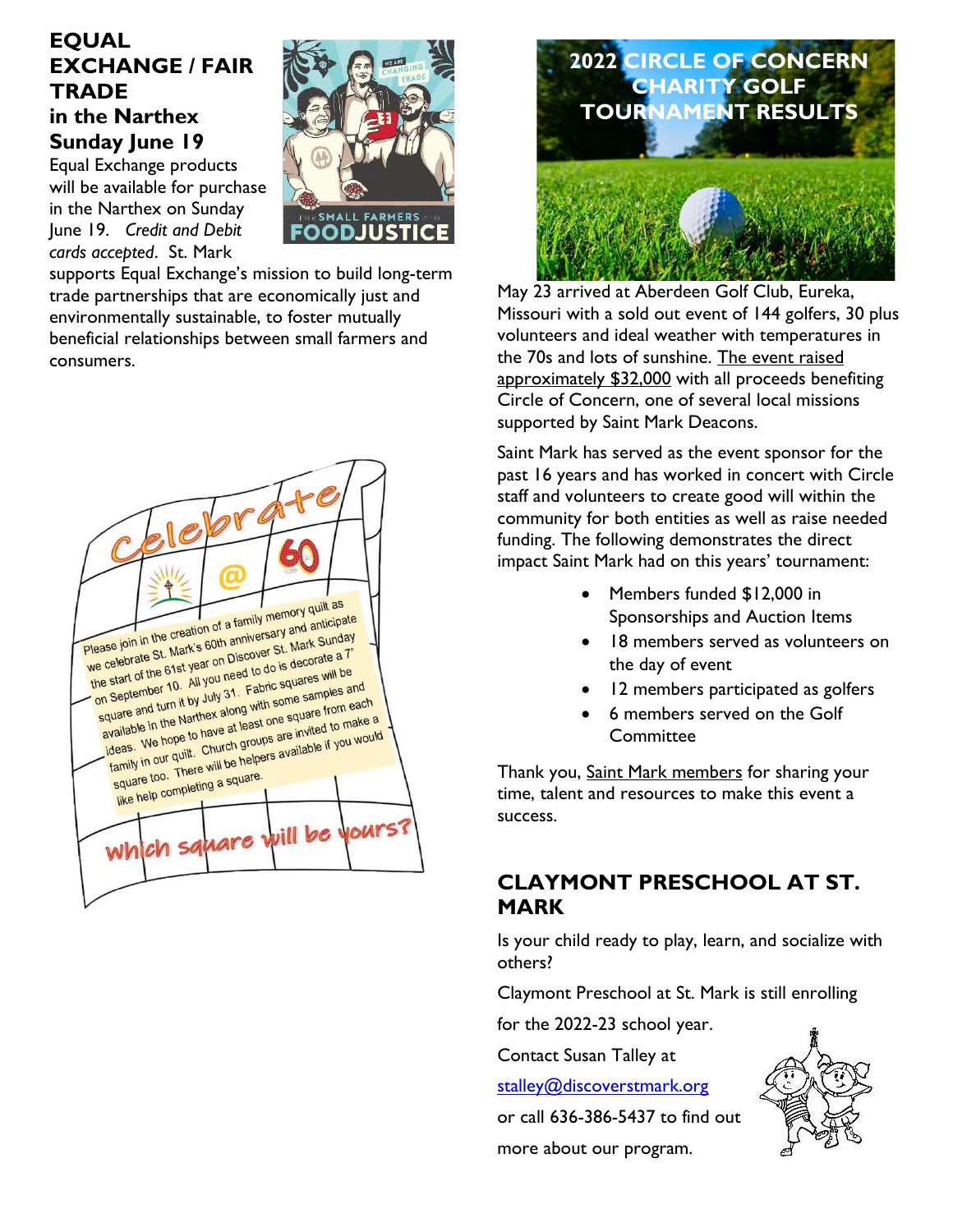# **ABC SALE**

We need volunteers to help with set-up, be greeters, cashiers, help in each of the departments, clean-up and so forth. Please come help us make this an ABC Sale to remember!

Contact any of the ABC Sale Co-Chairs (Joyce Blackwell, Glen Knopf, Pam Ladley) for more information.

## **ABC SALE DONATION & VOLUNTEER SCHEDULE**

| Sunday                                                              | Monday                                        | Tuesday                                       | Wednesday                                                            | Thursday                                                           | Friday                                                                              | Saturday                                                                              |
|---------------------------------------------------------------------|-----------------------------------------------|-----------------------------------------------|----------------------------------------------------------------------|--------------------------------------------------------------------|-------------------------------------------------------------------------------------|---------------------------------------------------------------------------------------|
| July 31                                                             | August I                                      | August 2                                      | August 3                                                             | August 4                                                           | August 5                                                                            | August 6                                                                              |
| Donation &<br><b>Volunteer</b><br>After<br>worship<br>service until | Donation &<br><b>Volunteer</b><br>8 am - noon | Donation &<br><b>Volunteer</b><br>8 am - noon | Donation &<br><b>Volunteer</b><br>$8$ am $-$ noon                    | <b>Volunteer</b><br>$8$ am $-$ noon                                | <b>Sale Day</b><br>$8$ am $-2$ pm<br>(Early Bird<br>7-8 am -<br>\$10)               | <b>Sale Day</b><br>8 am-noon                                                          |
| 4 <sub>pm</sub>                                                     |                                               |                                               | <b>LAST DAY</b><br><b>FOR</b><br><b>DONATION</b><br><b>DROP-OFFS</b> | <b>NO</b><br><b>FURTHER</b><br><b>DONATIONS</b><br><b>ACCEPTED</b> | <b>Volunteer</b><br>6:30 am $-$<br>$2:30$ pm<br>(Serve one<br>shift or<br>multiple) | <b>Volunteer</b><br>$7:30$ am $-$<br>$1:00$ pm<br>(Serve one<br>shift or<br>multiple) |